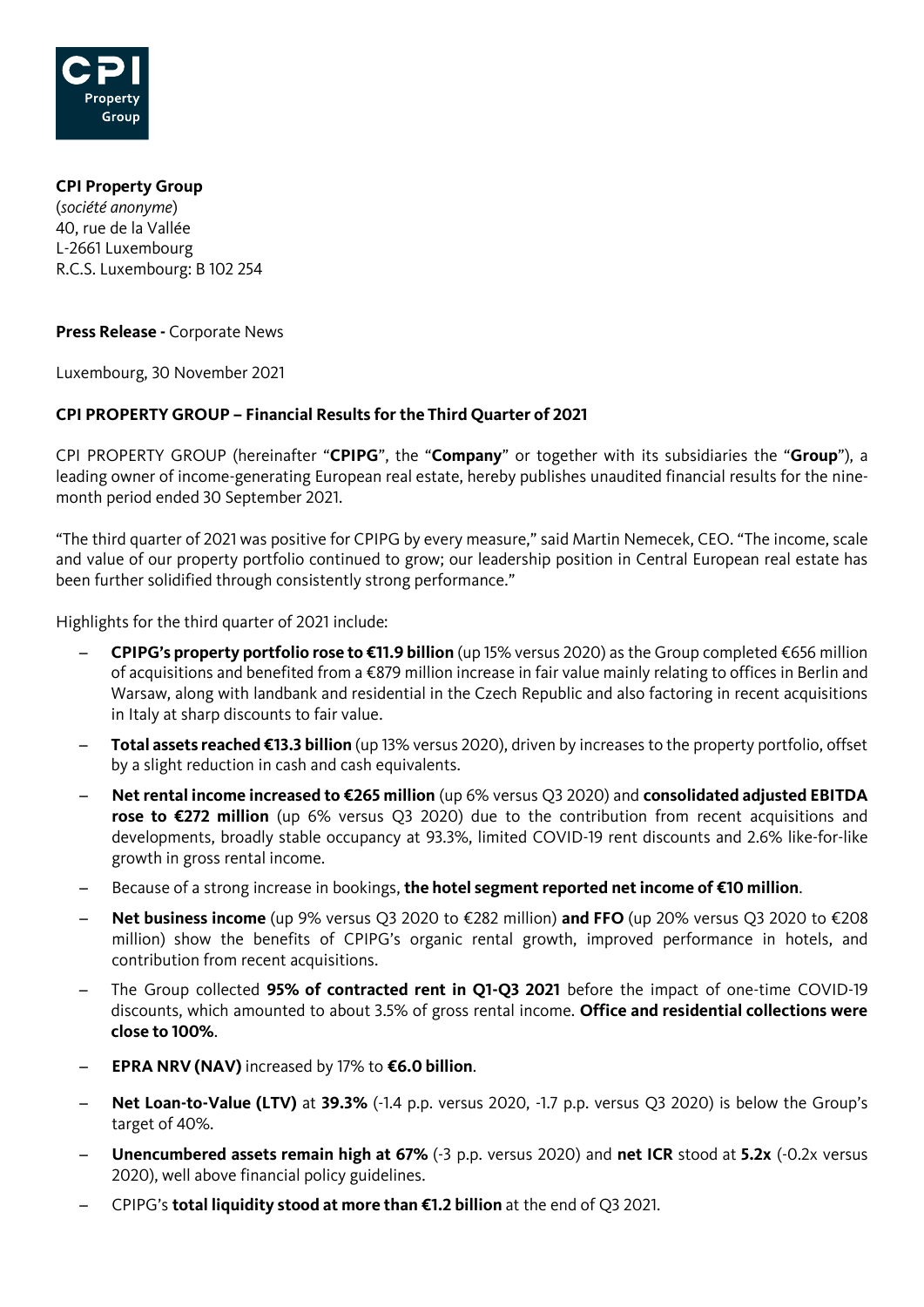

̶ On 1 September 2021, Mr. Vitek, CPIPG´s primary shareholder, subscribed to 162,337,662 new ordinary shares for **€100 million**.

Notable events occurring after 30 September 2021 include:

- ̶ On 22 November 2021, CPIPG and the "Apollo Funds" managed by affiliates of **Apollo Global Management, Inc.** (together with its consolidated subsidiaries, **"Apollo"**) announced Apollo's subscription for **new shares for a total amount of €300 million**, resulting in a **stake of about 5.5%**. On the same date, Mr. Vitek also subscribed to 243,506,494 new ordinary shares of CPIPG at €0.616/share, **increasing the Group's equity by a further €150 million**. Proceeds from the share issuances will be used for acquisitions and deleveraging.
- ̶ To accommodate Apollo as a new equity investor and further regularize the Group´s equity shareholder distributions, CPIPG adopted a new distribution policy, increasing our FFO I distribution target from 50% to 65% beginning in 2022.
- ̶ In total, the Group has raised **€550 million of equity from Apollo and Mr. Vitek in H2 2021.**
- ̶ In August 2021, CPIPG's board of directors approved a **plan to complete up to €1 billion of disposals in the next 6 to 12 months**, subject to pricing. Substantial progress has been made on disposals with about **€700 million expected to sign and partially close in 2021** with a clear pipeline for early 2022. In the vast majority of cases, disposals are expected to be at **prices well above book value**.

"CPIPG's operational successes combined with recent capital raising and disposals clearly support our conservative financial profile," said David Greenbaum, CFO. "The Group is well-prepared to pursue growth opportunities while continuing to invest in our portfolio."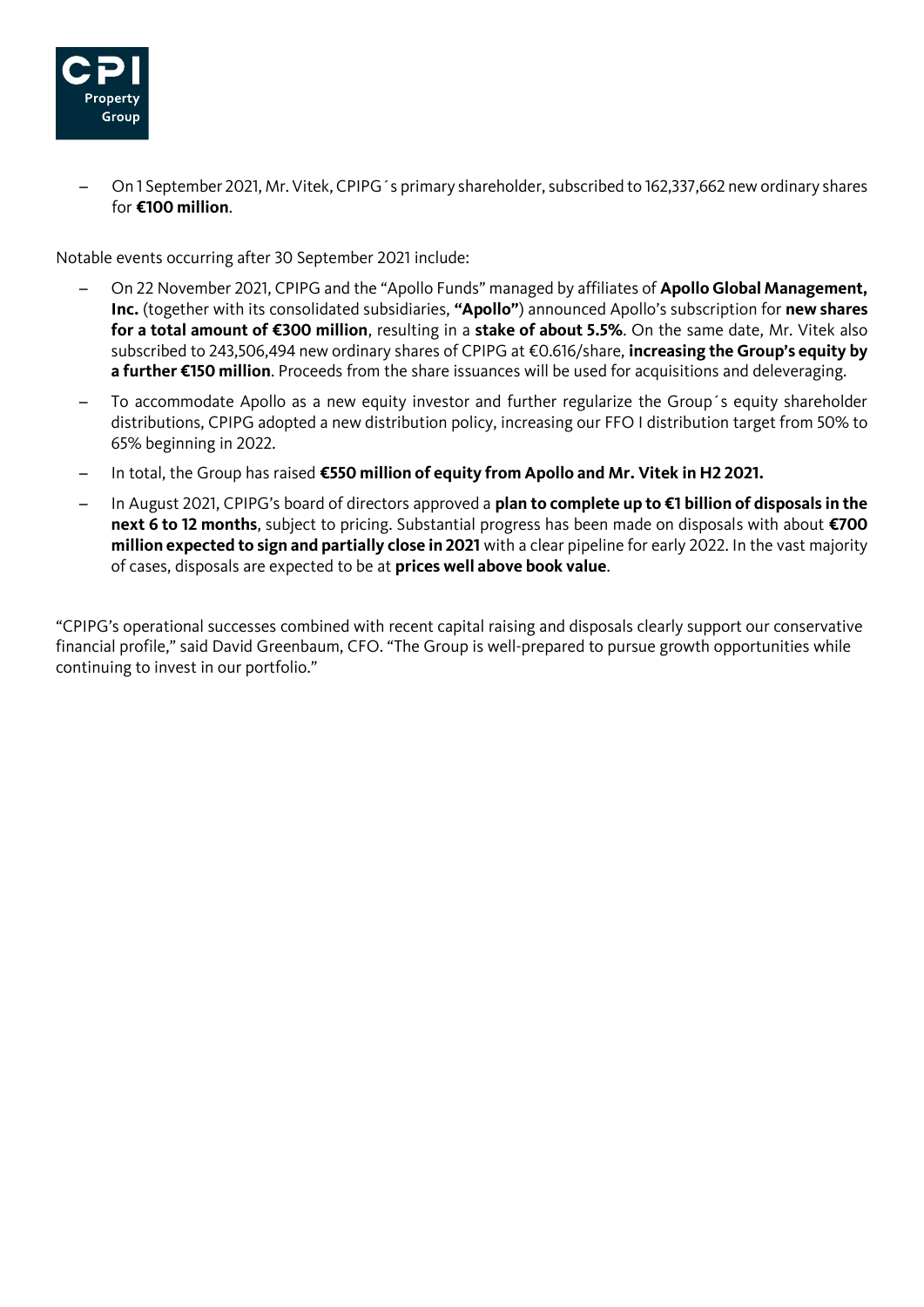

# **FINANCIAL HIGHLIGHTS**

| <b>Performance</b>           |                    | Q1-Q3 2021 | Q1-Q3 2020 | <b>Change</b> |
|------------------------------|--------------------|------------|------------|---------------|
|                              |                    |            |            |               |
| Gross rental income          | $\epsilon$ million | 291        | 264        | 10.0%         |
| Net rental income            | $\epsilon$ million | 265        | 251        | 5.7%          |
| Net hotel income             | $\epsilon$ million | 10         | (1)        | 1,752%        |
| Total revenues               | $\epsilon$ million | 474        | 451        | 5.2%          |
| Net business income          | $\epsilon$ million | 282        | 260        | 8.7%          |
|                              |                    |            |            |               |
| Consolidated adjusted EBITDA | $\epsilon$ million | 272        | 257        | 6.0%          |
| Funds from operations (FFO)  | $\epsilon$ million | 208        | 173        | 20.1%         |
|                              |                    |            |            |               |
| Net profit for the period    | $\epsilon$ million | 801        | 58         | 1,288%        |
|                              |                    |            |            |               |

| <b>Assets</b>                      |                    | 30-Sep-2021 | 31-Dec-2020 | <b>Change</b> |
|------------------------------------|--------------------|-------------|-------------|---------------|
|                                    |                    |             |             |               |
| Total assets                       | $\epsilon$ million | 13,307      | 11,801      | 12.8%         |
| Property portfolio                 | $\epsilon$ million | 11,885      | 10.316      | 15.2%         |
| Gross leasable area                | sqm                | 3,659,000   | 3,636,000   | 0.6%          |
| Occupancy                          | %                  | 93.3        | 93.7        | (0.4 p.p.)    |
| Like-for-like gross rental growth* | %                  | 2.6         | 0.8         | 1.8 p.p.      |
|                                    |                    |             |             |               |
| Total number of properties**       | No.                | 349         | 343         | 1.7%          |
| Total number of residential units  | No.                | 11,739      | 11.929      | (1.6%)        |
| Total number of hotel rooms***     | No.                | 6,850       | 6,753       | 1.4%          |

÷.

\* Based on headline rent, excluding one-time discounts

\*\* Excluding residential properties in the Czech Republic

\*\*\* Including hotels operated, but not owned by the Group

| <b>Financing structure</b>          |                    | 30-Sep-2021 | 31-Dec-2020 | <b>Change</b> |
|-------------------------------------|--------------------|-------------|-------------|---------------|
|                                     |                    |             |             |               |
| Total equity                        | $\epsilon$ million | 6,743       | 5.787       | 16.5%         |
| EPRA NRV (NAV)                      | $\epsilon$ million | 5,967       | 5,118       | 16.6%         |
|                                     |                    |             |             |               |
| Net debt                            | $\epsilon$ million | 4,675       | 4.194       | 11.5%         |
| Net Loan-to-value ratio (Net LTV)   | ℅                  | 39.3        | 40.7        | (1.4 p.p.)    |
| Net debt/EBITDA                     |                    | 12.9x       | 12.4x       | 0.5x          |
| Secured consolidated leverage ratio | ℅                  | 11.5        | 12.0        | (0.5 p.p.)    |
| Secured debt to total debt          | %                  | 29.2        | 29.0        | 0.2 p.p.      |
| Unencumbered assets to total assets | ℅                  | 67.4        | 70.0        | (2.6 p.p.)    |
| Net ICR                             |                    | 5.2x        | 5.4x        | (0.2x)        |
|                                     |                    |             |             |               |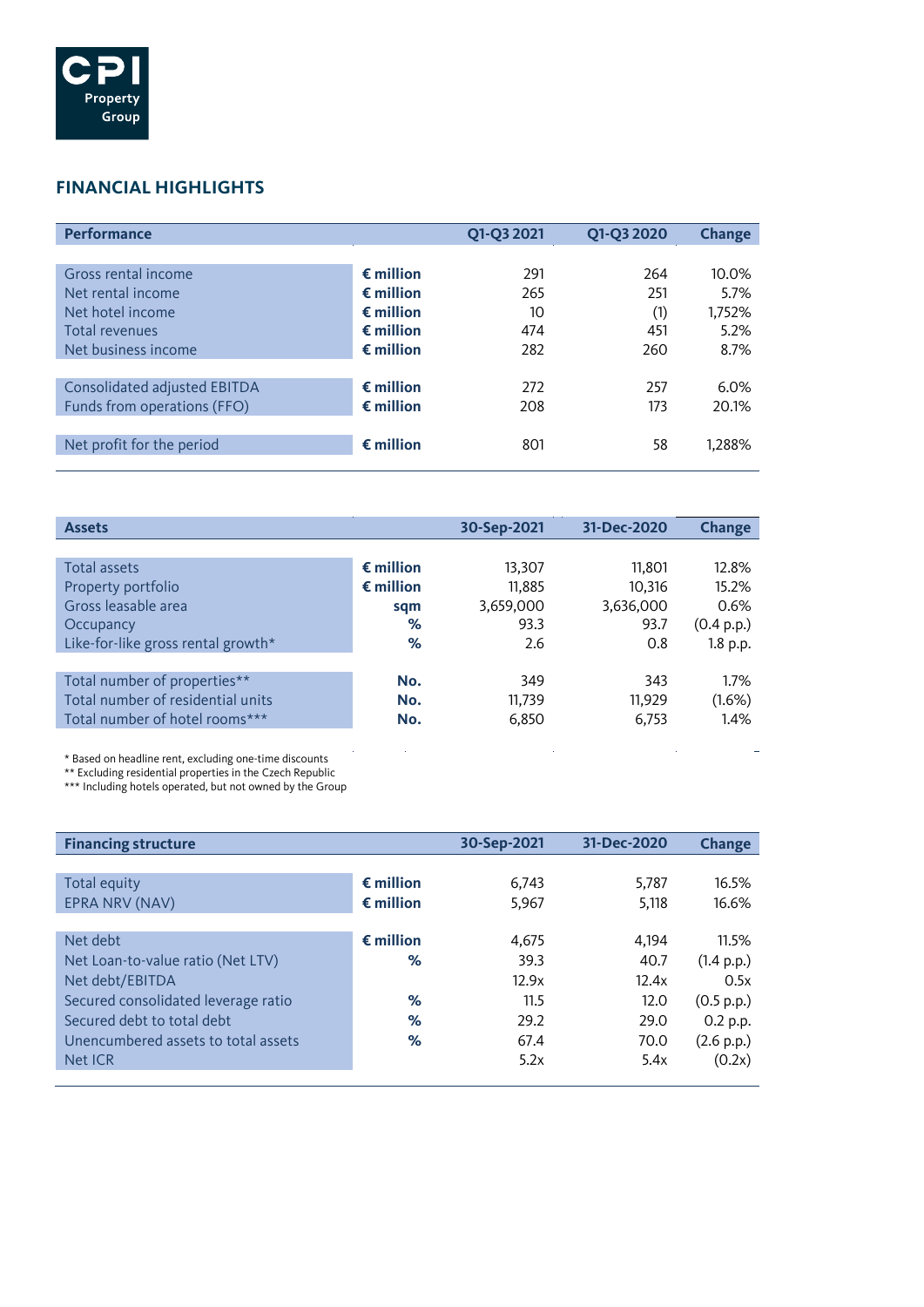

# **CONDENSED CONSOLIDATED INTERIM INCOME STATEMENT\***

| Nine-month period ended                                         |                   |                   |
|-----------------------------------------------------------------|-------------------|-------------------|
| (€ million)                                                     | 30 September 2021 | 30 September 2020 |
| Gross rental income                                             | 290.6             | 264.1             |
| Service charge and other income                                 | 93.7              | 96.3              |
| Cost of service and other charges                               | (74.4)            | (72.3)            |
| Property operating expenses                                     | (44.8)            | (37.3)            |
| <b>Net rental income</b>                                        | 265.1             | 250.8             |
| Development sales                                               | 12.1              | 17.2              |
| Development operating expenses                                  | (9.3)             | (15.9)            |
| Net development income                                          | 2.8               | 1.3               |
| Hotel revenue                                                   | 47.8              | 36.3              |
| Hotel operating expenses                                        | (38.2)            | (36.9)            |
| <b>Net hotel income</b>                                         | 9.6               | (0.6)             |
| Other business revenue                                          | 29.9              | 36.7              |
| Other business operating expenses                               | (25.1)            | (28.5)            |
| Net other business income                                       | 4.8               | 8.2               |
| <b>Total revenues</b>                                           | 474.1             | 450.7             |
| Total direct business operating expenses                        | (191.8)           | (191.0)           |
| <b>Net business income</b>                                      | 282.3             | 259.7             |
| Net valuation gain (loss)                                       | 790.7             | (11.2)            |
| Net gain on disposal of investment property and subsidiaries    | 1.2               | 0.6               |
| Amortization, depreciation and impairment                       | (22.4)            | (62.7)            |
| Administrative expenses                                         | (40.1)            | (34.3)            |
| Other operating income                                          | 4.7               | 4.6               |
| Other operating expenses                                        | (3.7)             | (1.5)             |
| <b>Operating result</b>                                         | 1,012.7           | 155.2             |
| Interest income                                                 | 16.4              | 12.2              |
| Interest expense                                                | (69.0)            | (58.0)            |
| Other net financial result                                      | 1.1               | (8.5)             |
| <b>Net finance costs</b>                                        | (51.5)            | (54.4)            |
| Share of gain (loss) of equity-accounted investees (net of tax) | 3.9               | (11.2)            |
| Profit before income tax                                        | 965.1             | 89.6              |
| Income tax expense                                              | (164.2)           | (31.9)            |
| Net profit from continuing operations                           | 800.9             | 57.7              |

*\* The presented financial statements do not represent a full set of interim financial statements as if prepared in accordance with IAS 34*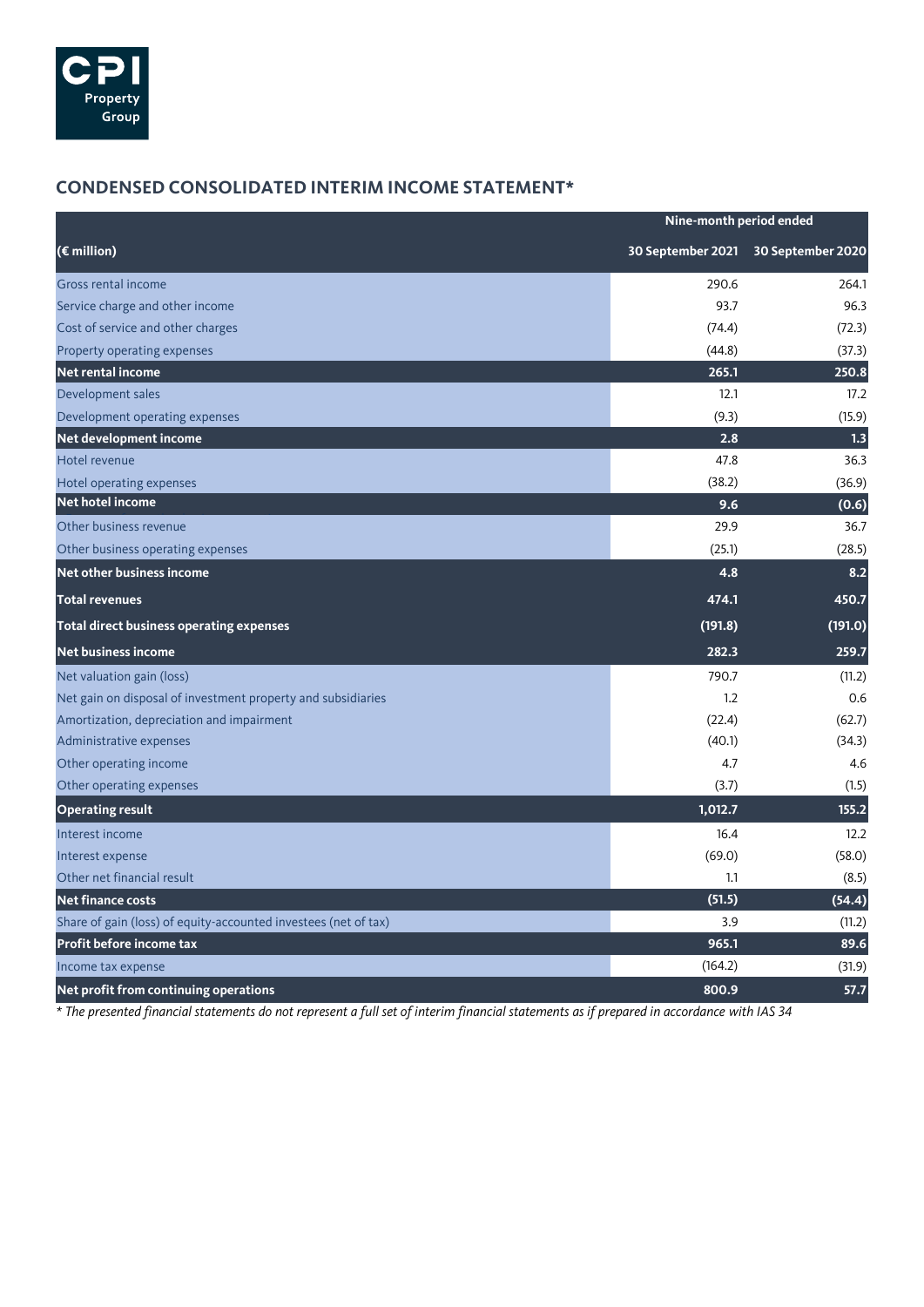

### **Gross rental income**

Gross rental income increased by €26.5 million (10.0%) to €290.6 million in Q1-Q3 2021 primarily due to higher rental income generated by the office portfolios in Berlin (€7.1 million) and Warsaw (€3.1 million) and acquisitions in Italy (€10.8 million).

### **Net hotel income**

In Q1-Q3 2021, hotel revenues increased by €11.5 million (31.5%) to €47.8 million due to partial recovery from the COVID-19 restrictions. In particular, Suncani Hvar generated net income of €8.5 million from total net hotel income of the Group of €9.6 million. On the other hand, hotels in larger cities such as Prague continue to be negatively impacted by the COVID-19 restrictions.

## **Net valuation gain**

In Q1-Q3 2021, the valuation gain reflected primarily an increase of the fair value of Berlin offices (€398.2 million) newly acquired assets in Italy (€135.1 million), two landbanks in Prague (€122.5 million) and the residential portfolio in the Czech Republic (€71.8 million).

## **Amortization, depreciation and impairment**

Amortization, depreciation, and impairment decreased by €40.3 million to €22.4 million in Q1-Q3 2021 due to impairment loss of €30.8 million from revaluation of hotels in Q1-Q3 2020. In Q1-Q3 2021, the Group partially released the impairment in the amount of €10.8 million.

### **Interest expense**

Interest expense increased by €10.9 million to €69.0 million in Q1-Q3 2021 due to increase in the volume of bonds issued.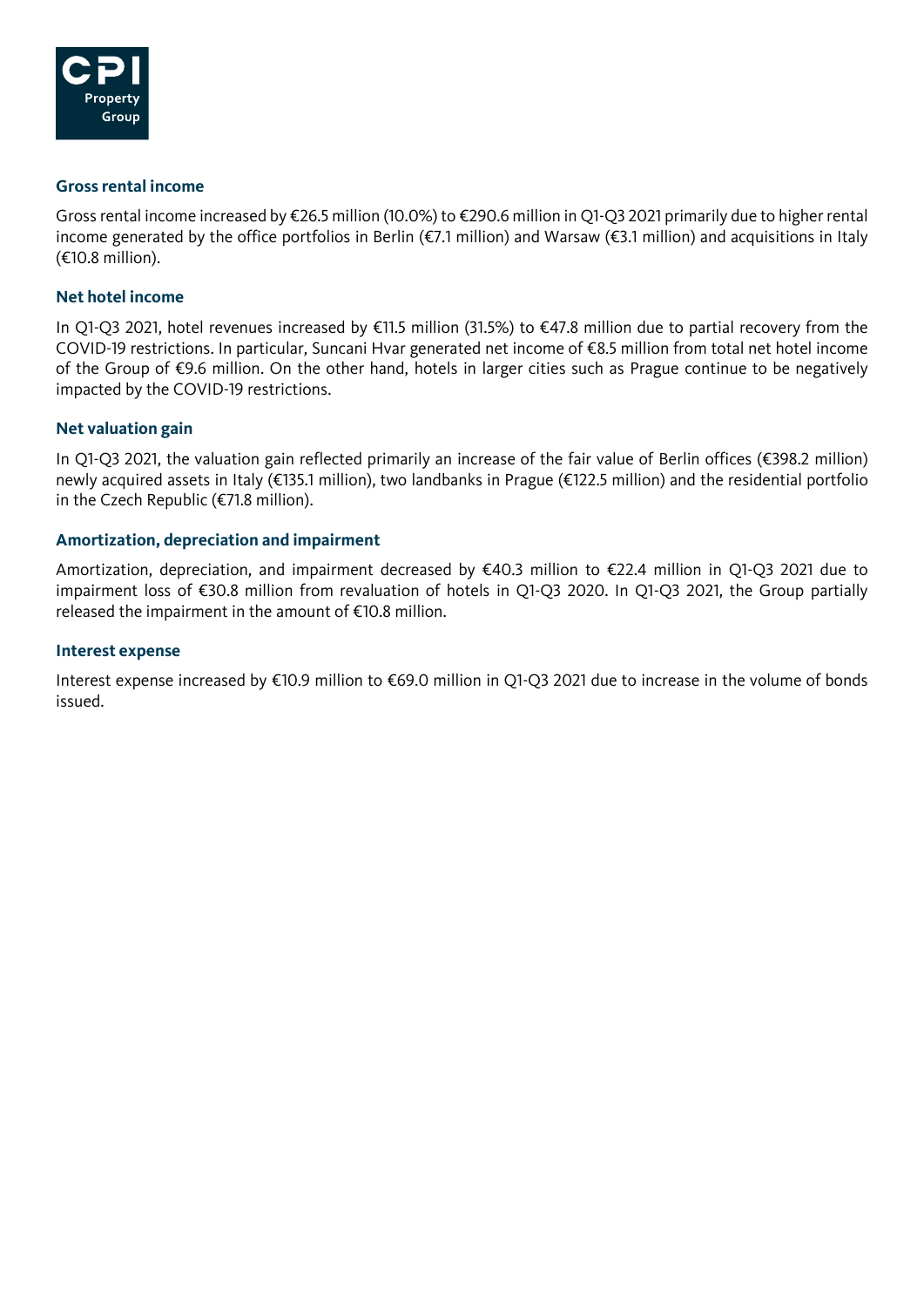

# **CONDENSED CONSOLIDATED INTERIM STATEMENT OF FINANCIAL POSITION\***

| (€ million)                                  | 30 September 2021 | 31 December 2020 |
|----------------------------------------------|-------------------|------------------|
| <b>NON-CURRENT ASSETS</b>                    |                   |                  |
| Intangible assets and goodwill               | 108.1             | 107.1            |
| Investment property                          | 10,223.0          | 8.792.6          |
| Property, plant and equipment                | 842.2             | 779.4            |
| Deferred tax assets                          | 152.7             | 155.6            |
| Equity accounted investees                   | 663.5             | 658.1            |
| Other non-current assets                     | 325.0             | 330.9            |
| <b>Total non-current assets</b>              | 12,314.5          | 10,823.7         |
| <b>CURRENT ASSETS</b>                        |                   |                  |
| Inventories                                  | 32.1              | 38.8             |
| Trade receivables                            | 92.1              | 85.4             |
| Cash and cash equivalents                    | 541.9             | 632.3            |
| Assets linked to assets held for sale        | 130.6             | 37.7             |
| Other current assets                         | 195.6             | 183.5            |
| <b>Total current assets</b>                  | 992.3             | 977.7            |
| <b>TOTAL ASSETS</b>                          | 13,306.8          | 11,801.5         |
| <b>EQUITY</b>                                |                   |                  |
| Equity attributable to owners of the Company | 5,011.3           | 4,320.8          |
| Perpetual notes                              | 1,643.8           | 1,369.6          |
| Non-controlling interests                    | 87.6              | 96.1             |
| <b>Total equity</b>                          | 6,742.7           | 5,786.5          |
| <b>NON-CURRENT LIABILITIES</b>               |                   |                  |
| <b>Bonds issued</b>                          | 3,539.2           | 3,195.2          |
| <b>Financial debts</b>                       | 1,407.2           | 1,269.6          |
| Deferred tax liabilities                     | 1,006.9           | 842.2            |
| Other non-current liabilities                | 105.2             | 116.9            |
| <b>Total non-current liabilities</b>         | 6,058.5           | 5,423.9          |
| <b>CURRENT LIABILITIES</b>                   |                   |                  |
| <b>Bonds issued</b>                          | 104.2             | 108.8            |
| <b>Financial debts</b>                       | 166.0             | 253.0            |
| Trade payables                               | 83.7              | 70.6             |
| Other current liabilities                    | 151.7             | 158.6            |
| <b>Total current liabilities</b>             | 505.6             | 591.0            |
| <b>TOTAL EQUITY AND LIABILITIES</b>          | 13,306.8          | 11,801.5         |

*\* The presented financial statements do not represent a full set of interim financial statements as if prepared in accordance with IAS 34*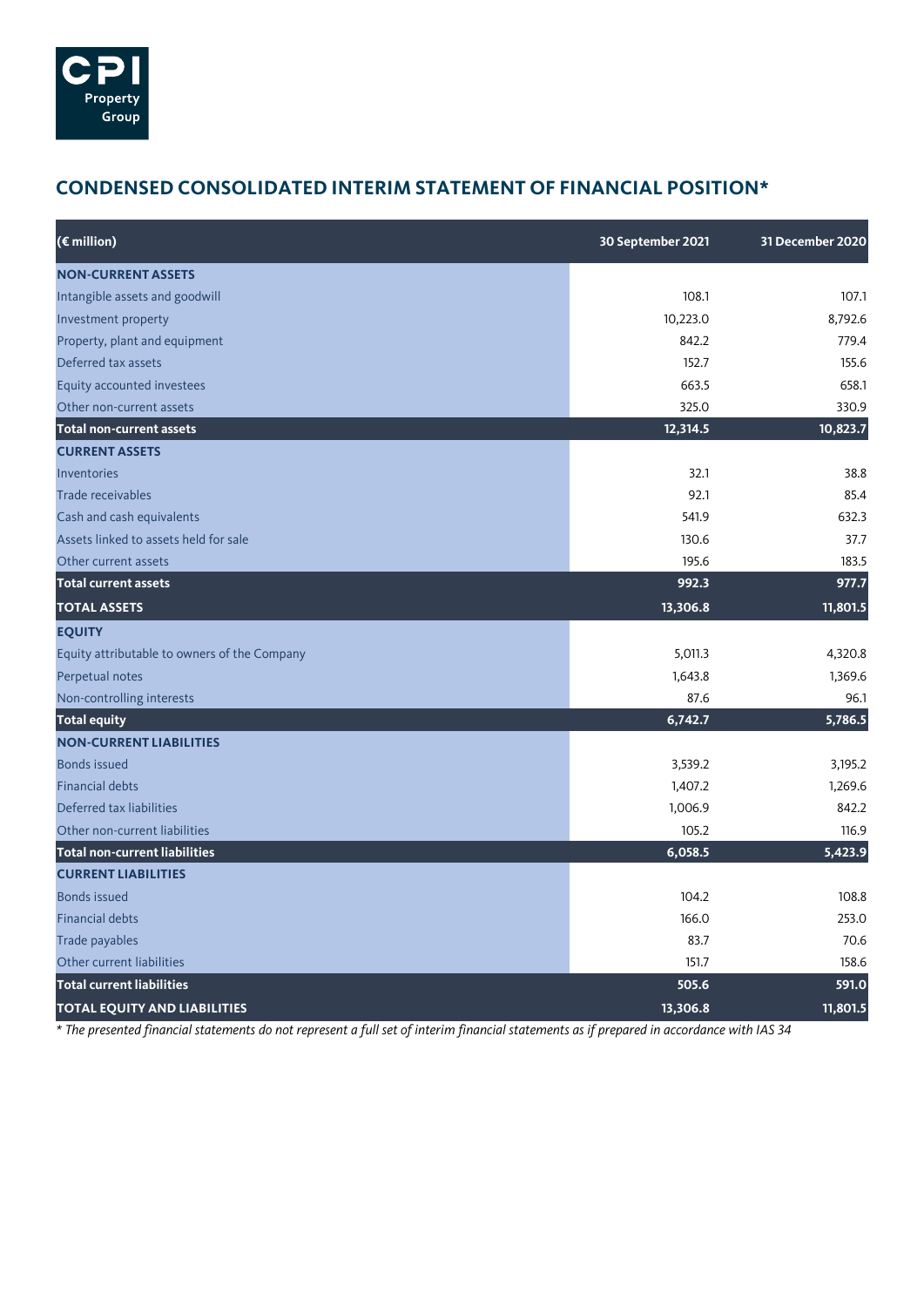

## **Total assets**

Total assets increased by €1,505.4 million (12.8%) to €13,306.9 million as at 30 September 2021 compared to 31 December 2020. The increase was driven primarily by acquisitions (investment property increased by  $\epsilon$ 1,430 million and property, plant and equipment by €62.8 million, compared to 31 December 2020), partly offset by a slight decrease of loans provided and cash and cash equivalents.

## **Total liabilities**

Total liabilities increased by €549.1 million (9.1%) to €6,564.1 million at 30 September 2021 compared to 31 December 2020, primarily due to movements in the Group´s debts and increase of deferred tax liability. The Group issued senior unsecured bonds of €774 million, and additionally drawn secured debts of €253 million, while €464 million of bonds and €194.1 million of secured debts were repaid in Q1-Q3 2021. Deferred tax liability increased by €165 million in Q1-Q3 2021.

## **EQUITY AND EPRA NRV**

Total equity increased by €956.2 million from €5,786.5 million as at 31 December 2020 to €6,742.7 million as at 30 September 2021. The movements of equity components were as follows:

- Increase due to the profit for the period of €747.3 million (profit to the owners of €736.7 million);
- Decrease due to share buy-back of €240 million;
- Increase due to issuance of new shares €100 million;
- Increase in translation reserve of €63 million;
- Decrease in revaluation, hedging and legal reserve of €6 million;
- Increase of NCI due to acquisitions and sales in the period of €18 million;
- Increase due to issuance and repayment of perpetual notes net of €274 million (including interests);

EPRA NRV was €5,967 million as at 30 September 2021, representing increase of 16.6% compared to 31 December 2020. The increase of EPRA NRV was driven by the above changes in the Group's equity attributable to the owners (increase of retained earnings and other reserves).

|                                                 | 30 September 2021 31 December 2020 |       |
|-------------------------------------------------|------------------------------------|-------|
|                                                 |                                    |       |
| Equity attributable to the owners (NAV)         | 5,011                              | 4,321 |
| <b>Diluted NAV</b>                              | 5,011                              | 4,321 |
| Revaluation of trading property and PPE         |                                    |       |
| Deferred tax on revaluations                    | 996                                | 837   |
| Goodwill as a result of deferred tax            | (43)                               | (43)  |
| <b>EPRA NRV (<math>\epsilon</math> million)</b> | 5,967                              | 5,118 |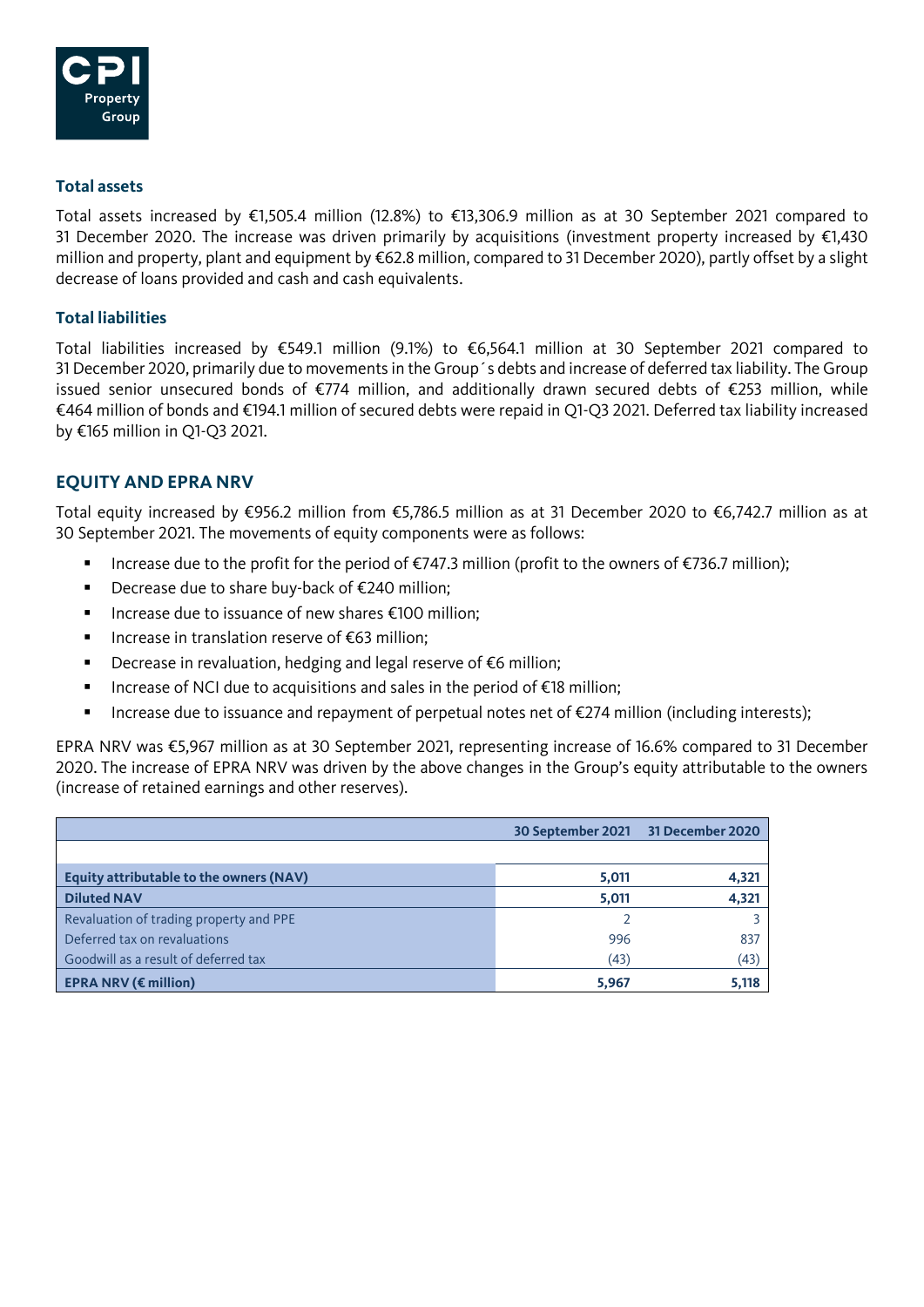

#### **GLOSSARY**

| <b>Alternative Performance Measures</b><br>(APM) | <b>Definition</b>                                                                                                                                                                                                                                                                                                                                                                                         | <b>Rationale</b>                                                                                                                                                                                                                                                                                                                                                                                                                                                                                                          |
|--------------------------------------------------|-----------------------------------------------------------------------------------------------------------------------------------------------------------------------------------------------------------------------------------------------------------------------------------------------------------------------------------------------------------------------------------------------------------|---------------------------------------------------------------------------------------------------------------------------------------------------------------------------------------------------------------------------------------------------------------------------------------------------------------------------------------------------------------------------------------------------------------------------------------------------------------------------------------------------------------------------|
| Consolidated adjusted EBITDA                     | Net business income as reported deducting administrative expenses as<br>reported.                                                                                                                                                                                                                                                                                                                         | This is an important economic indicator showing a business's operating<br>efficiency comparable to other companies, as it is unrelated to the<br>Group's depreciation and amortization policy and capital structure or tax<br>treatment. It is one of the fundamental indicators used by companies to<br>set their key financial and strategic objectives.                                                                                                                                                                |
| Consolidated adjusted total assets               | Consolidated adjusted total assets is total assets as reported deducting<br>intangible assets and goodwill as reported.                                                                                                                                                                                                                                                                                   |                                                                                                                                                                                                                                                                                                                                                                                                                                                                                                                           |
| EPRA Net Reinstatement Value (NRV)               | the value required to rebuild the entity.                                                                                                                                                                                                                                                                                                                                                                 | EPRA NRV assumes that entities never sell assets and aims to represent The objective of the EPRA NRV is to highlight the value of net assets on a<br>long-term basis.                                                                                                                                                                                                                                                                                                                                                     |
| Funds from operations or FFO                     | It is calculated as net profit for the period adjusted by non-cash<br>revenues/expenses (e.g. deferred tax, net valuation gain/loss,<br>impairment, amortization/depreciation, goodwill etc.) and non-<br>recurring (both cash and non-cash) items (e.g. net gain/loss on<br>disposals etc.). The calculation also excludes accounting adjustments<br>for unconsolidated partnerships and joint ventures. | Funds from operations provide an indication of core recurring earnings.                                                                                                                                                                                                                                                                                                                                                                                                                                                   |
| <b>Net ICR</b>                                   | It is calculated as Consolidated adjusted EBITDA divided by a sum of<br>interest income as reported and interest expense as reported.                                                                                                                                                                                                                                                                     | This measure is an important indicator of a firm's ability to pay interest<br>and other fixed charges from its operating performance, measured by<br>EBITDA.                                                                                                                                                                                                                                                                                                                                                              |
| Net Loan-to-Value or Net LTV                     | It is calculated as Net debt divided by fair value of Property Portfolio.                                                                                                                                                                                                                                                                                                                                 | Loan-to-value provides a general assessment of financing risk undertaken.                                                                                                                                                                                                                                                                                                                                                                                                                                                 |
| Secured consolidated leverage ratio              | Secured consolidated leverage ratio is a ratio of a sum of secured<br>financial debts and secured bonds to Consolidated adjusted total<br>assets.                                                                                                                                                                                                                                                         | This measure is an important indicator of a firm's financial flexibility and<br>liquidity. Lower levels of secured debt typically also means lower levels of<br>mortgage debt - properties that are free and clear of mortgages are<br>sources of alternative liquidity via the issuance of property-specific<br>mortgage debt, or even sales.                                                                                                                                                                            |
| Secured debt to total debt                       | It is calculated as a sum of secured bonds and secured financial debts<br>as reported divided by a sum of bonds issued and financial debts as<br>reported.                                                                                                                                                                                                                                                | This measure is an important indicator of a firm's financial flexibility and<br>liquidity. Lower levels of secured debt typically also means lower levels of<br>mortgage debt - properties that are free and clear of mortgages are<br>sources of alternative liquidity via the issuance of property-specific<br>mortgage debt, or even sales.                                                                                                                                                                            |
| Unencumbered assets to total assets              | It is calculated as total assets as reported less a sum of encumbered<br>assets as reported divided by total assets as reported.                                                                                                                                                                                                                                                                          | This measure is an important indicator of a commercial real estate firm's<br>liquidity and flexibility. Properties that are free and clear of mortgages are<br>sources of alternative liquidity via the issuance of property-specific<br>mortgage debt, or even sales. The larger the ratio of unencumbered<br>assets to total assets, the more flexibility a company generally has in<br>repaying its unsecured debt at maturity, and the more likely that a higher<br>recovery can be realized in the event of default. |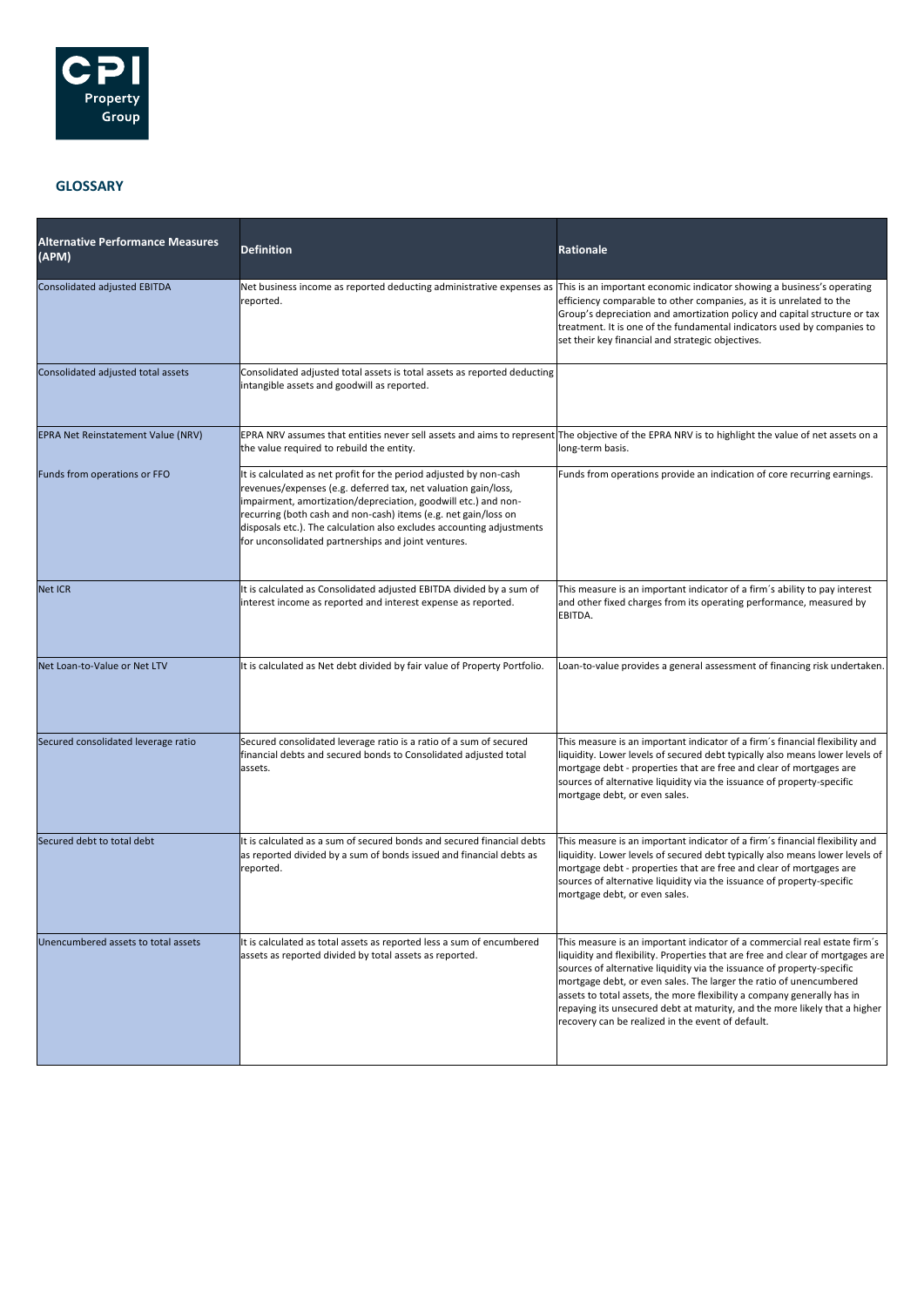

| <b>Non-financial definitions</b>     | <b>Definition</b>                                                                                                                                                                                      |
|--------------------------------------|--------------------------------------------------------------------------------------------------------------------------------------------------------------------------------------------------------|
| Company                              | CPI Property Group S.A.                                                                                                                                                                                |
| Property Portfolio value or PP value | The sum of value of Property Portfolio owned by the Group                                                                                                                                              |
| Gross Leasable Area or GLA           | Gross leasable area is the amount of floor space available to be rented. Gross leasable area is the area for which tenants pay rent,<br>and thus the area that produces income for the property owner. |
| Group                                | CPI Property Group S.A. together with its subsidiaries                                                                                                                                                 |
| Net debt                             | Net debt is borrowings plus bank overdraft less cash and cash equivalents.                                                                                                                             |
| Occupancy                            | Occupancy is a ratio of estimated rental revenue regarding occupied GLA and total estimated rental revenue, unless stated<br>otherwise.                                                                |
| <b>Property Portfolio</b>            | Property Portfolio covers all properties and investees held by the Group, independent of the balance sheet classification, from which<br>the Group incurs rental or other operating income.            |

### **APM RECONCILIATION\***

| <b>EPRA NRV reconciliation (€ million)</b>                                          | 30-Sep-21 | 31-Dec-20 |
|-------------------------------------------------------------------------------------|-----------|-----------|
| Equity attributable to owners of the company                                        | 5,011     | 4,321     |
| Effect of exercise of options, convertibles and other equity interests              |           |           |
| Diluted NAV, after the exercise of options, convertibles and other equity interests | 5,011     | 4,321     |
| Revaluation of trading property and property, plant and equipment                   |           |           |
| Fair value of financial instruments                                                 |           | 0         |
| Deferred tax on revaluation                                                         | 996       | 837       |
| Goodwill as a result of deferred tax                                                | (43)      | (43)      |
| <b>EPRA NRV</b>                                                                     | 5,967     | 5,118     |

| Net LTV reconciliation ( $\epsilon$ million) | 30-Sep-21 | 31-Dec-20 |
|----------------------------------------------|-----------|-----------|
| <b>Financial debts</b>                       | 1,573     | 1,523     |
| <b>Bonds issued</b>                          | 3,643     | 3,304     |
| Net debt linked to assets held for sale      | 0         | 0         |
| Cash and cash equivalents                    | (542)     | (632)     |
| Net debt                                     | 4,268     | 4,194     |
| <b>Total property portfolio</b>              | 11,885    | 10316     |
| <b>Net LTV</b>                               | 39.3%     | 40.7%     |

| Net Interest coverage ratio reconciliation ( $\epsilon$ million) | Q1-Q3 2021 | 2020 |
|------------------------------------------------------------------|------------|------|
| Interest income                                                  | 16         | 18   |
| Interest expense                                                 | (69)       | (81) |
| <b>Consolidated adjusted EBITDA</b>                              | 272        | 338  |
| Net Interest coverage ratio                                      | 5.2x       | 5.4x |

| Secured debt to total debt reconciliation ( $\epsilon$ million) | 30-Sep-21 | 31-Dec-20 |
|-----------------------------------------------------------------|-----------|-----------|
| Secured bonds                                                   | 0         |           |
| Secured financial debts                                         | 1,522     | 1,400     |
| <b>Total debts</b>                                              | 5,217     | 4,827     |
| Secured debt to total debt                                      | 29,2%     | 29.0%     |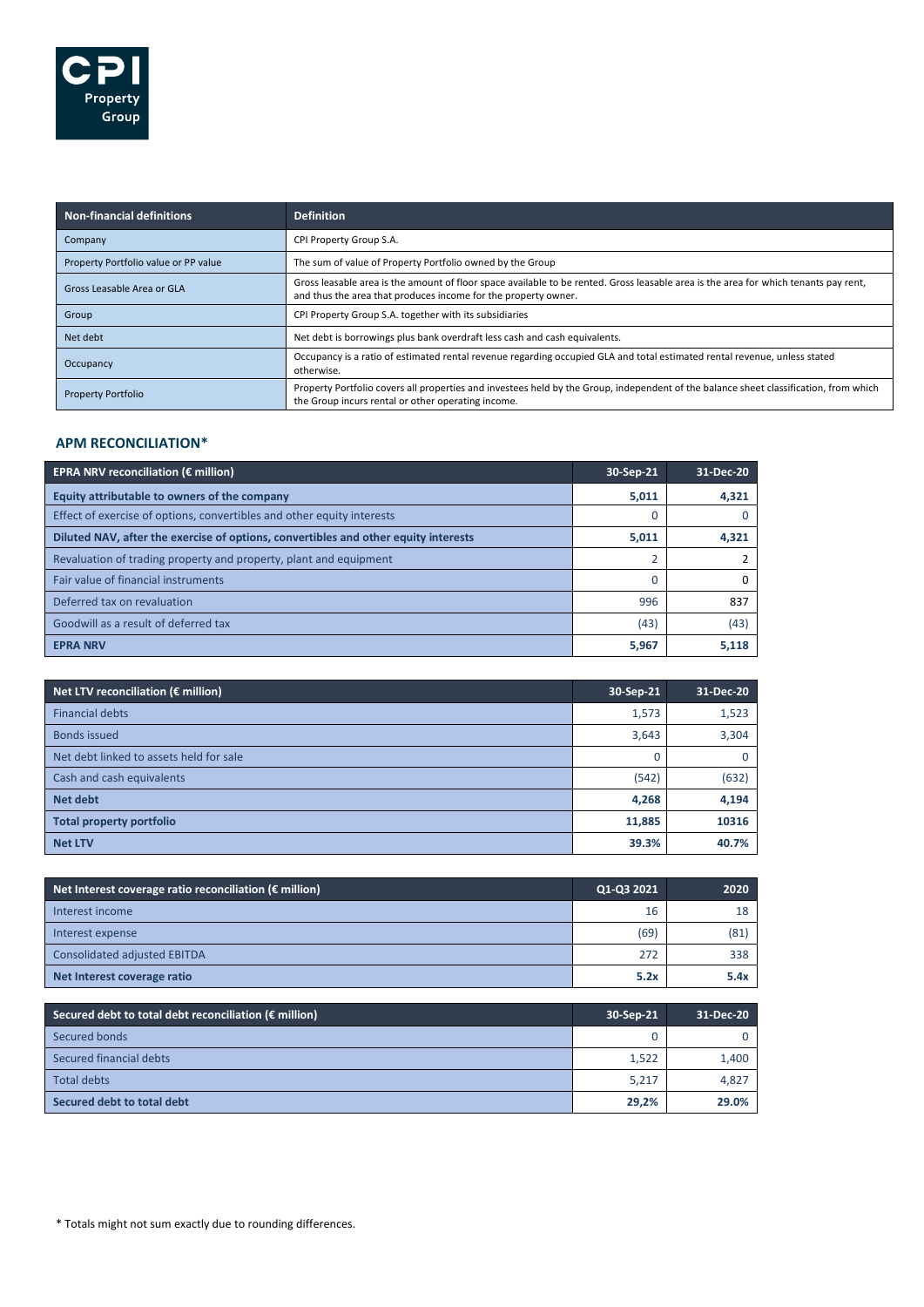

| Unencumbered assets to total assets reconciliation ( $\epsilon$ million) | 30-Sep-21 | 31-Dec-20 |
|--------------------------------------------------------------------------|-----------|-----------|
| <b>Bonds collateral</b>                                                  | 0         |           |
| <b>Bank loans collateral</b>                                             | 4.337     | 3,541     |
| <b>Total assets</b>                                                      | 13,307    | 11,801    |
| Unencumbered assets ratio                                                | 67.4%     | 70.0%     |

| Consolidated adjusted EBITDA reconciliation ( $\epsilon$ million)* | Q1-Q3 21 | Q1-Q3 20 |
|--------------------------------------------------------------------|----------|----------|
| Net business income                                                | 282      | 260      |
| Administrative expenses                                            | (40)     | (34)     |
| Other effects                                                      | 30       |          |
| <b>Consolidated adjusted EBITDA</b>                                | 272      | 257      |

| Funds from operations (FFO) reconciliation ( $\epsilon$ million)*    | Q1-Q3 21 | Q1-Q3 20     |
|----------------------------------------------------------------------|----------|--------------|
| Net profit/(loss) for the period                                     | 801      | 58           |
| Deferred income tax                                                  | (155)    | (23)         |
| Net valuation gain or loss on investment property                    | 791      | (11)         |
| Net valuation gain or loss on revaluation of derivatives             | 2        |              |
| Net gain or loss on disposal of investment property and subsidiaries |          | $\mathbf{1}$ |
| Net gain or loss on disposal of PPE/other assets                     | 0        | 0            |
| Amortization, depreciation and impairments                           | (22)     | (63)         |
| Other non-cash items                                                 | 11       | 24           |
| Other non-recurring items                                            | (21)     | (14)         |
| Share on profit of equity accounted investees/JV adjustments         | 4        | (11)         |
| Other effects                                                        | 17       | 19           |
| <b>Funds from operations</b>                                         | 208      | 173          |

| Secured consolidated leverage ratio reconciliation ( $\epsilon$ million) | 30-Sep-21 | 31-Dec-20 |
|--------------------------------------------------------------------------|-----------|-----------|
| Secured bonds                                                            | 0         |           |
| Secured financial debts                                                  | 1,522     | 1.400     |
| Consolidated adjusted total assets                                       | 13,199    | 11,695    |
| Secured consolidated leverage ratio                                      | 11.5%     | 12.0%     |

\* Includes pro-rata EBITDA/FFO for Q1-Q3 2021 and Q1-Q3 2020 of Equity accounted investees